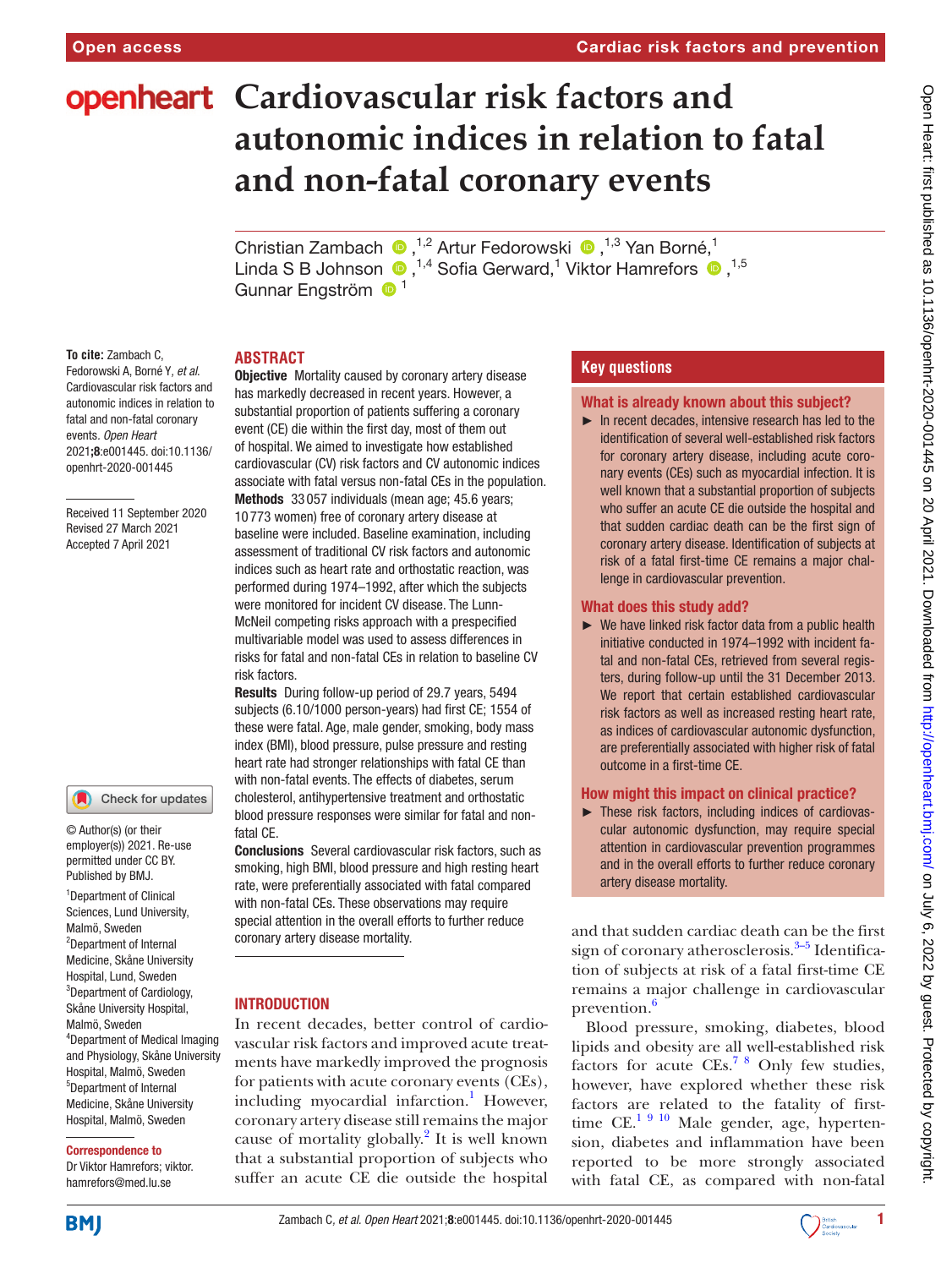events.<sup>9–13</sup> In contrast, hyperlipidaemia has been reported to be similarly associated with fatal and non-fatal  $CE$ ,  $9^{10}$ whereas data for smoking in relation to fatal CE has been inconsistent.<sup>910</sup>

Beside established cardiovascular disease (CVD) risk factors, increasing evidence suggests that cardiovascular autonomic dysfunction, manifested for example by increased resting heart rate, reduced heart rate variability or orthostatic hypotension, is a risk factor for CEs.<sup>[14–16](#page-6-5)</sup> Previous studies have reported relationships between orthostatic hypotension and several adverse cardiovascular outcomes, $1416$  but it is not known whether CV autonomic indices and orthostatic hypertension in particular are related to CE fatality.

The purpose of the present study was to determine which established cardiovascular risk factors are preferentially associated with fatal as compared with non-fatal first-time CE in the population. In addition, we tested if factors related to autonomic function, including increased resting heart rate and an impaired orthostatic blood pressure response, were more strongly associated with fatal first time CE.

#### **METHODS**

#### Study population

A voluntary screening programme with the aim to detect individuals at high risk for CVD, the Malmö Preventive Project, was conducted in Malmö, Sweden, between 1974 and 1992. The screening programme has previously been described in detail.<sup>17</sup> In summary, complete births cohorts, born between 1921 and 1949, were invited to a health examination, including physical examination, a panel of laboratory blood tests and a self-administered questionnaire. A total of 22444 men and 10902 women attended and were examined from 1974 to 1992, yielding an overall participation rate of 71%. Men were mostly screened in the first half of the period (1974–82), and women in the latter half (1981–1992), explaining the different numbers and the different length of follow‐up time. Subjects with unfavourable risk factors at baseline were offered interventions, as has been previously described.<sup>17</sup> The study complied with the Declaration of Helsinki. Informed consent was obtained from all subjects.

For the current study, we excluded subjects with a history of a CE (n=122) and those with missing information about systolic blood pressure (n=45), body mass index (BMI) (n=14), cholesterol (n=80), antihypertensive treatment (n=51) and smoking habits (n=53). The final cohort thus consisted of 33057 individuals (22284 men and 10773 women). There was some additional random missing data for orthostatic blood pressure tests (n=481) and resting heart rate measurements (n=133), and the separate analyses of these variables are therefore based on slightly smaller samples.

#### Baseline examinations

Blood pressure (mm Hg) was measured in the right arm using a sphygmomanometer and a rubber cuff of

appropriate size placed at the heart level after 10min of supine rest, and the average of two measurements was recorded. Height (cm) and weight (kg) were measured under standardised conditions in light indoor clothing. BMI was calculated as weight/height<sup>2</sup> (kg/m<sup>2</sup>). The subjects were categorised as smokers or non-smokers based on self-reported current smoking. Blood samples were drawn after overnight fast. Serum cholesterol and fasting blood glucose were analysed using standard methods at the hospital laboratory.

Diabetes was defined as either fasting whole blood glucose ≥6.1mmol/L (corresponding to plasma glucose ≥7.0mmol/L), self-reported diabetes or a prevalent diagnosis of diabetes in the Swedish hospital discharge register.

Orthostatic blood pressure reactions were measured as follows: the first blood pressure denotes an average of two measurements after 10min supine rest. The second blood pressure denotes an average of two measurements after 1min of standing. All measurements were rounded to nearest 5mm Hg. Orthostatic blood pressure decrease was defined as the average standing blood pressure minus the average values in the supine position (ie, a positive value corresponds to a blood pressure decrease on standing). Resting heart rate was measured twice by palpation of the radial artery over 1min in the supine position. The mean of two measurements were recorded as beats per minute (bpm).

Orthostatic hypotension was defined according to the international consensus as a decrease in systolic blood pressure of 20mm Hg or more or a decrease in diastolic blood pressure of  $10 \,\mathrm{mm}$  Hg or more.<sup>18</sup> Antihypertensive treatment was defined as a positive answer to the question 'Do you take medication for high blood pressure?'.

#### Patient and public involvement

The included subjects for the current study were all part of the Malmö Preventive Project, which was a population screening programme in Malmö, Sweden, with the aim to detect individuals at high risk for CVD. The subjects were included between 1974 and 1992. At the time, the subjects went through a health examination, including physical examination, a panel of laboratory blood tests and a self-administered questionnaire. Subjects with unfavourable risk factors detected during the screening programme were offered preventive interventions as has been previously described.<sup>[17](#page-6-6)</sup>

### Endpoint retrieval

Follow-up was from baseline until a first incident CE, or censoring due to death, emigration or 31 December 2013. Besides emigration (1.9 %), there was no loss to follow-up. The endpoint was defined as a CE (International Classifications of Diseases (ICD) codes 410–414 in ICD-9 and codes I20-I25 in ICD-10) retrieved from the Swedish National Hospital Discharge Register (current Swedish Patient Register) or the Cause of Death Register. A fatal CE was defined as death on the same day as the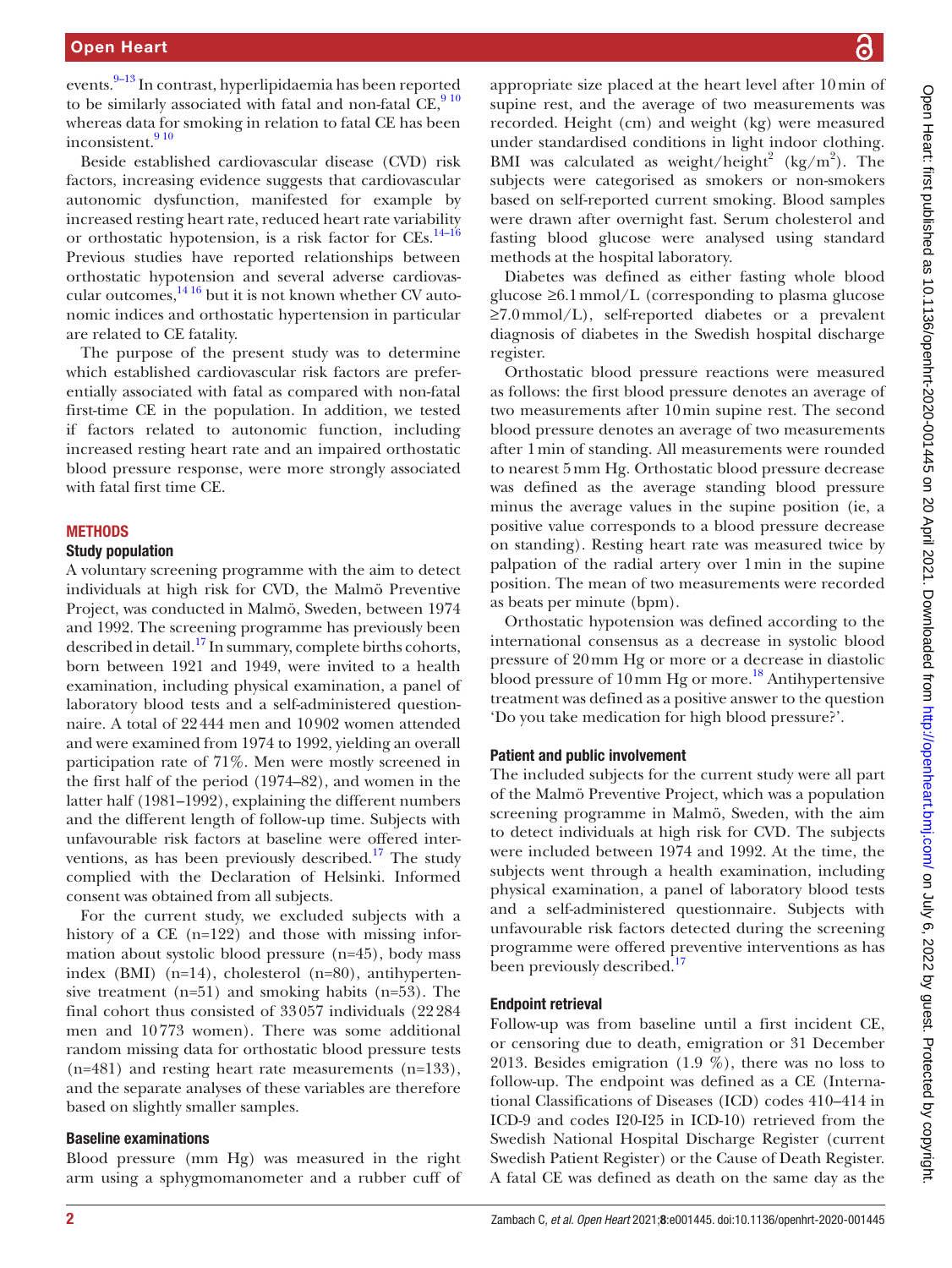<span id="page-2-0"></span>

| <b>Baseline characteristics</b><br><b>Table 1</b>             |              |              |             |
|---------------------------------------------------------------|--------------|--------------|-------------|
| Baseline characteristics of the study population              | All          | Female       | <b>Male</b> |
| Number of subjects                                            | 33 057       | 10773        | 22 2 84     |
| Age, years                                                    | 45.6 (7.4)   | 49.6 (7.4)   | 43.7(6.6)   |
| Gender, % male                                                | 67.3         | $\mathbf{0}$ | 100         |
| BMI, $kg/m2$                                                  | 24.6(3.6)    | 24.4 (4.2)   | 24.7(3.3)   |
| Current smoker, %                                             | 44.7         | 35.3         | 50.8        |
| Supine SBP, mm Hg                                             | 126.3 (15.5) | 124.7 (16.7) | 127 (14.9)  |
| Supine DBP, mm Hg                                             | 84.2(9.6)    | 81.6(9.1)    | 85.5(9.6)   |
| Pulse pressure, mm Hg                                         | 42 (10.9)    | 43 (11.6)    | 41.6(10.5)  |
| Postural SBP response, mm Hg                                  | $-1.2(8.7)$  | $-2.6(9)$    | $-0.5(8.5)$ |
| Postural DBP response, mm Hg                                  | 2.2(5.3)     | 1.6(5.2)     | 2.5(5.4)    |
| Orthostatic hypotension, %                                    | 6.1          | 7.9          | 5.2         |
| Resting heart rate, bpm                                       | 67.5(9.7)    | 68 (9)       | 67 (10)     |
| Diabetes, %                                                   | 3.5          | 3.8          | 3.3         |
| Cholesterol, mmol/L                                           | 5.7(1.1)     | 5.8(1.1)     | 5.6 (1.19   |
| Antihypertensive treatment, %                                 | 5.4          | 8.4          | 3.9         |
| Incidence of non-fatal coronary events, per 1000 person years | 4.4          | 2.76         | 5.11        |
| Incidence of fatal coronary events, per 1000 person years     | 1.7          | 0.86         | 2.12        |

Values displayed as mean (SD) if not otherwise indicated.

BMI, body mass index; bpm, beats per minute; DBP, diastolic blood pressure; SBP, systolic blood pressure.

first diagnosis of CE, inside or outside of a hospital. $1219$  Of the 1554 fatal CEs, cause of death was based on autopsy in 1015 (65.3%) cases. The findings from the current study were based on data linked after the study outcomes.

## Statistical analysis

In order to examine the preferential association between different risk factors at baseline and fatal first time CE, we used the Lunn-McNeil adaptation of Cox proportional hazards regression. This method has been used for similar purposes elsewhere.<sup>[20 21](#page-6-9)</sup> Briefly, the method consists of duplicating the dataset so that each individual occurs in two strata. The separate endpoints, fatal and non-fatal CE, are separated into these strata. All covariates are also duplicated but set to the value 0 in one of the strata according to the endpoint. This allows for the modelling of the separate failure-specific effect of each variable in a stratified Cox regression, with stratification on failure strata. The effect measures derived from these stratified Cox regressions are identical to what would have been obtained in a standard Cox regression for each failure. The p value for equal effects across failure types is then derived using the likelihood ratio test, after running a model where only one variable is unduplicated and thus forced to have the same effect measure for both failure types. The proportional hazards assumption was tested visually by plotting the CE-free survival over time in the unduplicated dataset for each failure type.

We used two prespecified models. Model 1 adjusted for age and gender. Model 2 included seven additional established cardiovascular risk factors: age, gender, diabetes,

current smoking, cholesterol levels, BMI, antihypertensive treatment and systolic or diastolic blood pressure per 10mm Hg.

We tested for interactions between gender and other risk factors by adding interaction terms to the Cox regression analyses, with adjustments in model 2. The interaction term was statistically significant for gender and smoking for non-fatal events, indicating a stronger association between smoking and non-fatal CEs in women than in men. However, the effect of this interaction on the effect measures for the other risk factors was small, and the interaction parameter was left out of the final model. A p value less than 0.05 was considered significant. Analyses were performed using IBM SPSS V.25 64-bit edition (IBM) and STATA V.12.0 SE (StataCorp).

# RESULTS

## Baseline characteristics

About two-thirds of the study cohort were men and 44.7% were smokers. Women were more often treated with antihypertensive drugs, had a slightly higher prevalence of diabetes at baseline and were less often current smokers (35% compared with 51% in men). The prevalence of orthostatic hypotension at baseline was 7.9% in women and  $5.2\%$  in men ([table](#page-2-0) 1).

# Incidence of fatal and non-fatal CEs

The median follow-up time from baseline to a first CE, death, emigration or last follow-up date was 29.7 years (IQR 10.9). During the follow-up period, there were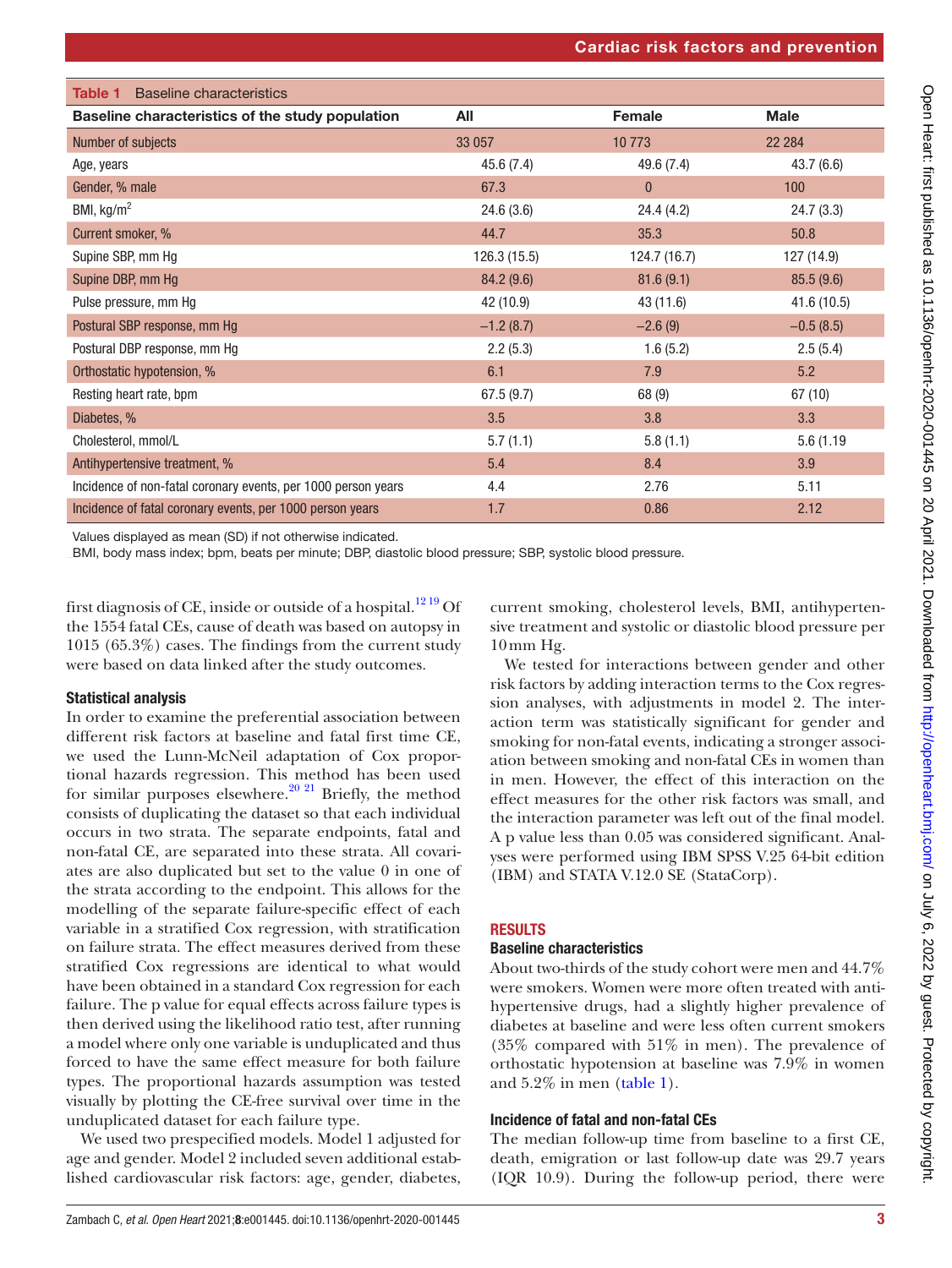Table 2 Relationships between cardiovascular risk factors and incidence of non-fatal and fatal first-time coronary events and the significance of difference between the two outcomes

<span id="page-3-0"></span>

| the significance of uniquence between the two outcomes |                          |              |            |                             |              |         |                 |
|--------------------------------------------------------|--------------------------|--------------|------------|-----------------------------|--------------|---------|-----------------|
|                                                        | Non-fatal coronary event |              |            | <b>Fatal coronary event</b> |              |         | Heterogeneity   |
|                                                        | HR                       | 95% CI       | P value HR |                             | 95% CI       |         | P value P value |
| <b>Model 1</b>                                         |                          |              |            |                             |              |         |                 |
| Age, year                                              | 1.07                     | 1.07 to 1.08 | < 0.001    | 1.12                        | 1.11 to 1.13 | < 0.001 | < 0.0001        |
| Male gender                                            | 2.54                     | 2.33 to 2.76 | < 0.001    | 4.06                        | 3.51 to 4.69 | < 0.001 | < 0.0001        |
| <b>Diabetes</b>                                        | 2.35                     | 2.15 to 2.57 | < 0.001    | 2.52                        | 2.20 to 2.89 | < 0.001 | 0.57            |
| <b>Current smoking</b>                                 | 1.88                     | 1.77 to 2.01 | < 0.001    | 2.48                        | 2.24 to 2.76 | < 0.001 | < 0.0001        |
| Cholesterol, per mmol/L                                | 1.32                     | 1.29 to 1.36 | < 0.001    | 1.33                        | 1.27 to 1.39 | < 0.001 | 0.86            |
| Body mass index, per kg/m <sup>2</sup>                 | 1.25                     | 1.19 to 1.31 | < 0.001    | 1.43                        | 1.32 to 1.54 | < 0.001 | 0.0031          |
| Systolic blood pressure, per 10 mm Hg                  | 1.14                     | 1.12 to 1.16 | < 0.001    | 1.22                        | 1.19 to 1.25 | < 0.001 | 0.0001          |
| Diastolic blood pressure, per 10 mm Hg                 | 1.20                     | 1.16 to 1.24 | < 0.001    | 1.34                        | 1.28 to 1.41 | < 0.001 | 0.0001          |
| Antihypertensive treatment                             | 1.55                     | 1.38 to 1.75 | < 0.001    | 1.77                        | 1.49 to 2.10 | < 0.001 | 0.23            |
| <b>Model 2</b>                                         |                          |              |            |                             |              |         |                 |
| Age, per year                                          | 1.06                     | 1.06 to 1.07 | < 0.001    | 1.11                        | 1.10 to 1.12 | < 0.001 | < 0.0001        |
| Male gender                                            | 2.30                     | 2.11 to 2.50 | < 0.001    | 3.52                        | 3.03 to 4.08 | < 0.001 | < 0.0001        |
| <b>Diabetes</b>                                        | 1.94                     | 1.70 to 2.21 | < 0.001    | 1.90                        | 1.56 to 2.32 | < 0.001 | 0.867           |
| <b>Current smoking</b>                                 | 1.93                     | 1.81 to 2.05 | < 0.001    | 2.68                        | 2.41 to 2.98 | < 0.001 | < 0.0001        |
| Cholesterol, per mmol/L                                | 1.26                     | 1.23 to 1.29 | < 0.001    | 1.24                        | 1.18 to 1.29 | < 0.001 | 0.473           |
| Body mass index, per kg/m <sup>2</sup>                 | 1.14                     | 1.08 to 1.19 | < 0.001    | 1.28                        | 1.19 to 1.39 | < 0.001 | 0.011           |
| Systolic blood pressure, per 10 mm Hg                  | 1.11                     | 1.09 to 1.13 | < 0.001    | 1.19                        | 1.15 to 1.23 | < 0.001 | 0.0002          |
| Diastolic blood pressure, per 10 mm Hg                 | 1.16                     | 1.12 to 1.20 | < 0.001    | 1.29                        | 1.23 to 1.36 | < 0.001 | 0.0007          |
| Antihypertensive treatment                             | 1.32                     | 1.17 to 1.50 | < 0.001    | 1.37                        | 1.15 to 1.64 | 0.001   | 0.659           |

Model 1 includes covariates age and gender.

Model 2 includes age, gender, body mass index, diabetes, smoking habits, cholesterol, either systolic blood or diastolic blood pressure and antihypertensive treatment. Note: when systolic and diastolic blood pressure were included in the same model, systolic blood pressure showed stronger relationships to both non-fatal and fatal coronary events, compared with diastolic blood pressure.

5494 first-time CEs (6.10 per 1000 person-years). Of these, 1554 (28.3%) were fatal. In men, the incidence of fatal and non-fatal CEs was 2.12 and 5.11 per 1000 person years, respectively. The corresponding figures for women were 0.86 and 2.76 per 1000 person years. The mean age at the time of the first CE was 69 years for fatal CEs and 66 years for non-fatal events. The HRs for non-fatal and fatal first-time CEs are reported in [table](#page-3-0) 2.

All established risk factors were associated with both fatal and non-fatal CEs, both after adjustments for age and gender and in the multivariable model. Age  $(p<0.001)$ , male gender (p<0.001), blood pressure (p<0.001), BMI  $(p=0.011)$  and smoking  $(p<0.001)$  were preferentially associated with fatal events compared with non-fatal events. Diabetes, cholesterol and antihypertensive treatment were similarly associated with fatal and non-fatal CEs [\(table](#page-3-0) 2).

Orthostatic hypotension, systolic and diastolic blood pressure decline on standing, increased resting heart rate at baseline and pulse pressure were all significantly associated with both fatal and non-fatal CEs after adjustments for age and gender ([table](#page-4-0) 3). The associations between orthostatic reactions and both fatal and non-fatal CEs were attenuated after adjustments for cardiovascular risk

factors and no longer statistically significant. Resting heart rate  $(p<0.001)$  and pulse pressure  $(p=0.013)$  were both preferentially associated with fatal CEs [\(figure](#page-5-1) 1A–C).

## **DISCUSSION**

In the present study, we explored which traditional risk factors and cardiovascular autonomic indices were preferentially associated with fatal CEs in the population. Age, gender, smoking, blood pressure, pulse pressure and BMI were stronger predictors of fatal CEs than non-fatal events, whereas cholesterol and diabetes showed similar associations with fatal and non-fatal CEs. Among cardiovascular autonomic indices, only higher resting heart rate was predictive of fatal CEs.

Sudden cardiac death as the first manifestation of coronary artery disease remains a major challenge in cardiovascular primary prevention. $3<sup>4</sup>$  Only a few prospective studies have examined the effects of established cardiovascular risk factors on the fatality of  $CEs$ . <sup>[9 10 13](#page-6-4)</sup> Hypertension, age and male gender have been implicated in increased risk of fatal  $CEs$ ,  $9^{10\ 22}$  which is in line with our findings. In contrast, previous studies have reported that diabetes is a stronger risk factor for fatal than for non-fatal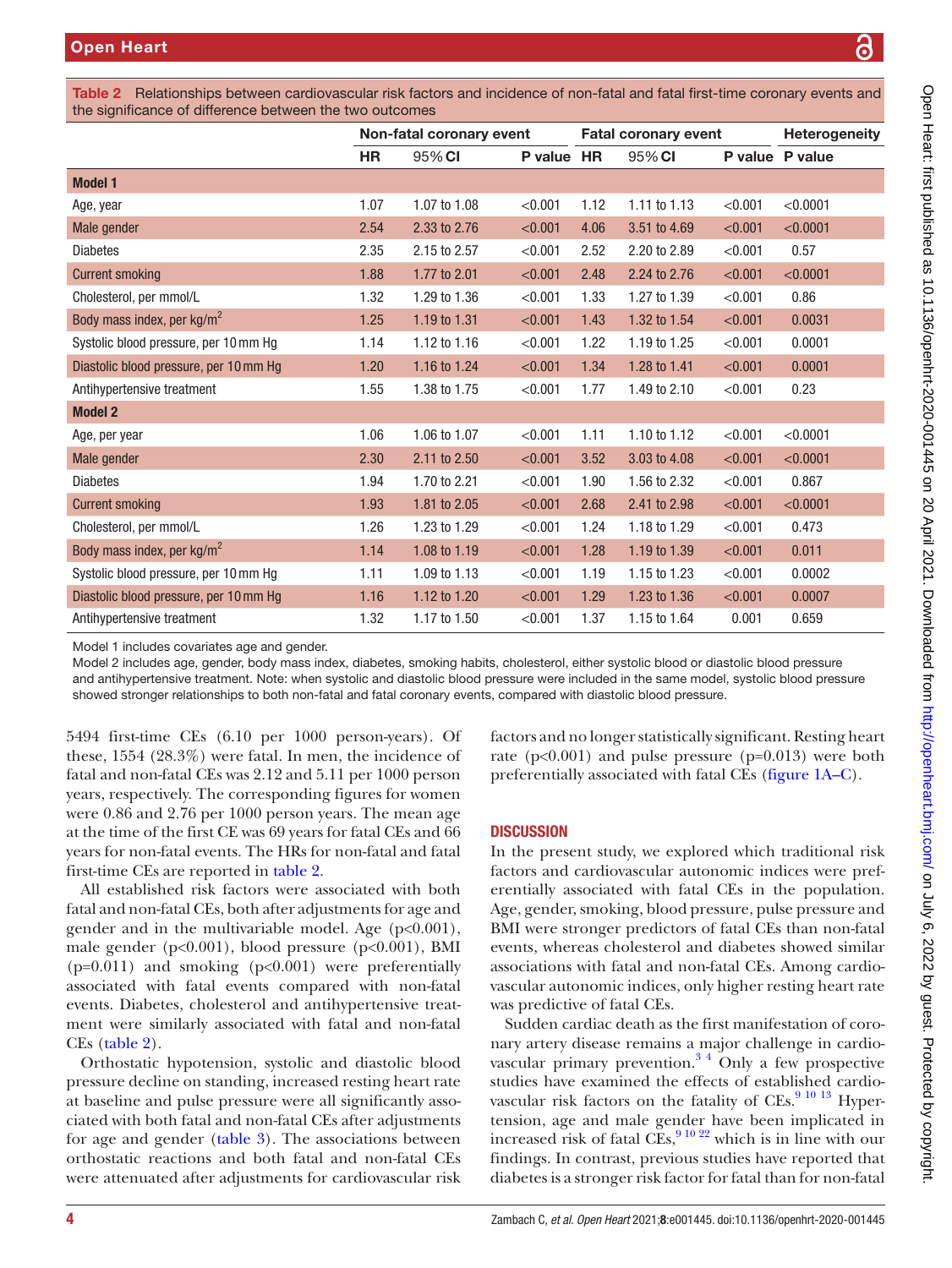<span id="page-4-0"></span>

| Table 3 Relationships between haemodynamic parameters and incidence of non-fatal and fatal first-time coronary events |
|-----------------------------------------------------------------------------------------------------------------------|
| and the significance of difference between the two different outcomes                                                 |

|                                          | Non-fatal coronary event |              |         |           | <b>Fatal coronary event</b> | <b>Heterogeneity</b> |          |
|------------------------------------------|--------------------------|--------------|---------|-----------|-----------------------------|----------------------|----------|
|                                          | <b>HR</b>                | 95% CI       | P value | <b>HR</b> | 95% CI                      | P value              | P value  |
| Orthostatic hypotension                  |                          |              |         |           |                             |                      |          |
| Model 1                                  | 1.29                     | 1.14 to 1.45 | < 0.001 | 1.32      | 1.10 to 1.58                | 0.003                | 0.84     |
| Model 2                                  | 1.09                     | 0.96 to 1.23 | 0.180   | 1.02      | 0.84 to 1.23                | 0.860                | 0.56     |
| $\triangle$ SBP per $-10\triangle$ mm Hg |                          |              |         |           |                             |                      |          |
| Model 1                                  | 1.10                     | 1.06 to 1.14 | < 0.001 | 1.07      | 1.01 to $1.14$              | 0.015                | 0.52     |
| Model 2                                  | 1.03                     | 1.00 to 1.07 | 0.084   | 0.97      | 0.92 to 1.03                | 0.364                | 0.089    |
| ∆DBP per -10∆mm Hg                       |                          |              |         |           |                             |                      |          |
| Model 1                                  | 1.16                     | 1.09 to 1.23 | < 0.001 | 1.10      | 1.00 to 1.21                | 0.041                | 0.37     |
| Model 2*                                 | 1.06                     | 1.00 to 1.13 | 0.058   | 0.95      | 0.86 to 1.04                | 0.275                | 0.052    |
| PP per 10 mm Hg                          |                          |              |         |           |                             |                      |          |
| Model 1                                  | 1.13                     | 1.10 to 1.17 | < 0.001 | 1.22      | 1.17 to 1.27                | < 0.001              | 0.007    |
| Model 2 <sup>+</sup>                     | 1.10                     | 1.07 to 1.13 | < 0.001 | 1.18      | 1.13 to 1.23                | < 0.001              | 0.013    |
| RHR per 10 bpm                           |                          |              |         |           |                             |                      |          |
| Model 1                                  | 1.07                     | 1.03 to 1.10 | < 0.001 | 1.22      | 1.17 to 1.28                | < 0.001              | < 0.0001 |
| Model 2                                  | 0.98                     | 0.95 to 1.01 | 0.181   | 1.09      | 1.04 to 1.15                | 0.001                | 0.0004   |

Model 1 includes covariates age and gender.

Model 2 includes age, gender, diabetes, smoking habits, cholesterol, body mass index, antihypertensive treatment and systolic blood pressure.

\*Adjusted for diastolic instead of systolic blood pressure.

†Not adjusted for systolic or diastolic blood pressure.

bpm, beats per minute; DBP, diastolic blood pressure; PP, pulse pressure; RHR, resting heart rate at baseline; SBP, systolic blood pressure.

 $CEs$ ,  $^{10}$  which was not the case in our study. Since previous studies have used 28 days and not the first day as the time frame for a fatal CE, this may indicate that diabetes is associated with poorer recovery and increased mortality after the event but not with sudden cardiac death per se. The relationships between fatality of future CEs and smoking have been inconsistent in previous studies.<sup>910</sup>

The reason for the relationship between certain established risk factors and increased fatality in CEs is not clearly understood. The mechanisms that link increased blood pressure and elevated pulse pressure to CEs and its fatality may involve endothelial damage, atherosclerosis and left ventricular hypertrophy. Stress and structural changes of the valves, atrial myocardium and left ventricular myocardium result in hypertrophy or dilatation and structural changes of the heart, which also can result in disturbances in its electrical system. $36$  Earlier studies have shown that left ventricular dysfunction of any cause is a strong predictor of sudden cardiac death and that tachyarrhythmia is the most common electrophysiological mechanism leading to sudden cardiac death. $3623$  Hence, hypertension related to hyperadrenergic drive and neuroendocrine hyper activation can increase the risk of fatality by promoting mechanisms related to arrhythmia as well as ischaemia and atherosclerosis.

Beside established cardiovascular risk factors, manifestations indicating cardiovascular autonomic dysfunction have become increasingly recognised as important

cardiovascular risk factors. Previous studies have shown increased incidence of CVD in individuals with ortho-static hypotension<sup>[14 16](#page-6-5)</sup> and elevated resting heart rate,  $24$ measures that are believed to reflect the cardiovascular autonomic function.

Resting heart rate was significantly associated with fatal CEs in our study. This finding is largely in concordance with a study of British men that has reported an association with sudden cardiac death and a non-significant association with fatal CEs. $^{10\,25}$  Resting heart rate reflects the balance between sympathetic and parasympathetic inputs. $26$  An increased heart rate may thus indicate an autonomic state of increased sympathetic activity.<sup>24</sup> <sup>26</sup> Even though not proved by our current data, it is reasonable to hypothesise that such increased sympathetic activity may by itself increase the risk of coronary death by a number of pathophysiological mechanisms, such as increased propensity for malignant arrhythmias as well as an increased myocardial oxygen demand at the time of plaque rupture. However, elevated resting heart rate is also a non-specific marker of other health indicators that may indicate the risk of a poor outcome, such as poor physical fitness, exposure to smoking, poor lung function and overweight. $27$  Thus, a number of various factors may contribute to the observed association between elevated resting heart rate and CE fatality.

There are some important limitations of our current study. We do not have information about death within the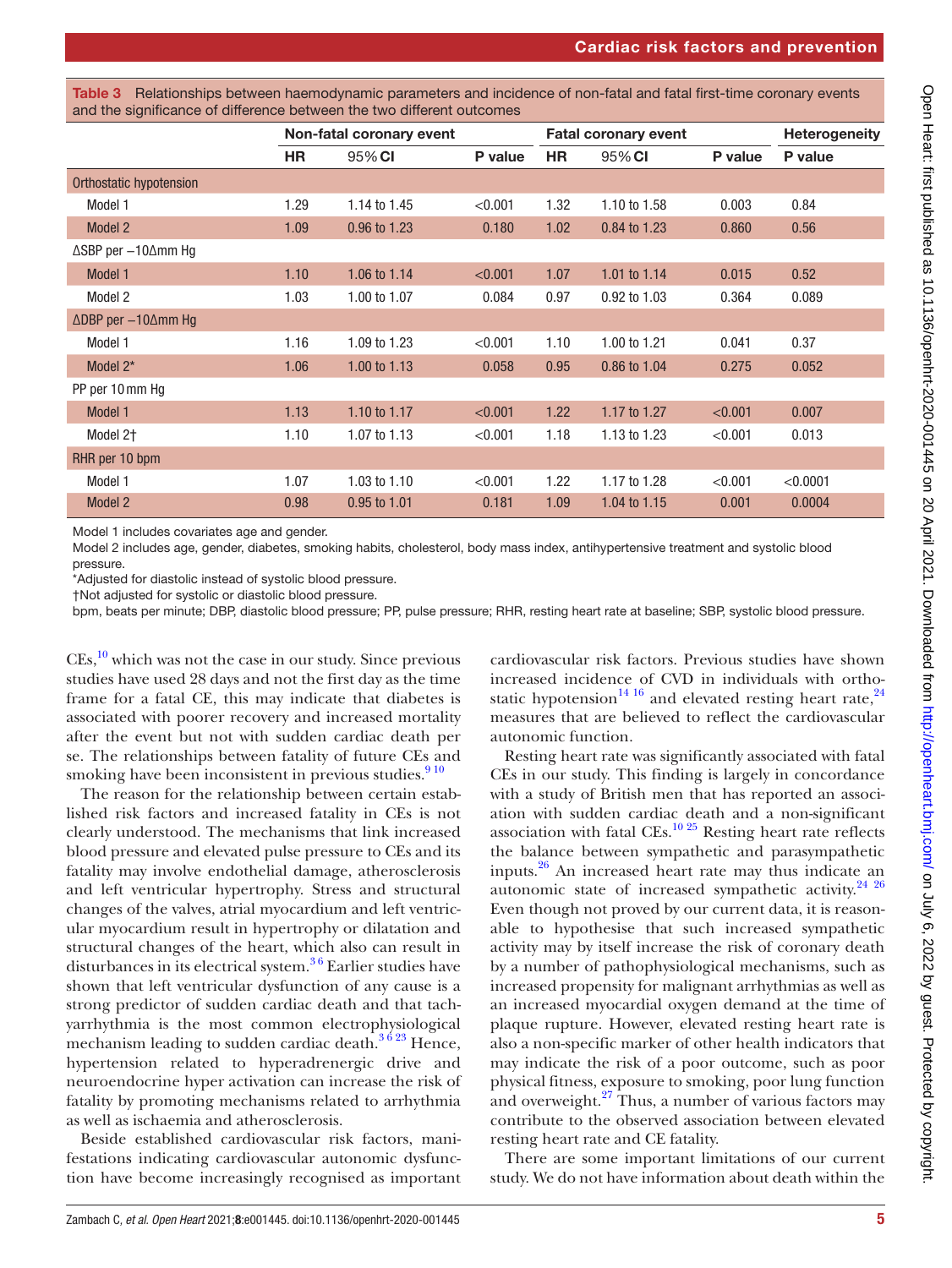

<span id="page-5-1"></span>Figure 1 The relationship between haemodynamic measurements and incidence of non-fatal and fatal coronary events (CEs). HRs (depicted by horizontal bars) and the 95% CI (vertical bars) for non-fatal (solid lines) and fatal (dashed lines) CEs in relation to resting heart rate, systolic blood pressure and pulse pressure at baseline. Mean (range) in mm Hg for the quartiles of systolic blood pressure were 110 (75–115), 122 (117–125), 132 (128–135), 149 (137–255) for quartile 1, 2, 3 and 4, respectively. Mean (range) in mm Hg for the quartiles of pulse pressure were 31 (0–35), 40 (37–40), 47 (41–50) and 61 (51–130) for quartiles 1, 2, 3 and 4, respectively.

first hour, which would have been valuable for assessing true sudden cardiac death. Moreover, the specific diagnosis of ischaemic heart disease as a cause of death always implies some degree of uncertainty, even in this context with autopsy confirmation in 60% of the population. Previous validation studies have shown acceptable validity for the diagnosis of myocardial infarction in the Swedish National Hospital Discharge Register<sup>[28](#page-6-14)</sup> and the Swedish Cause of Death Register.<sup>29</sup> We assessed the various risk factors at baseline only, not during follow-up and/or at the time of the event. Individuals with high risk were referred for further evaluations and treatment of risk factors. A previous study reported that the interventions had no effect on mortality in the whole cohort.<sup>17</sup> It is also likely any effect of intervention should be largely similar both for fatal and non-fatal events. Finally, as a methodological limitation, blood pressure on standing was

measured after 1min, not at 3min as recommended in the current consensus of orthostatic hypotension.<sup>18</sup> This reflects the fact that this consensus was not yet developed at the time of the baseline examination.

#### **CONCLUSIONS**

In this large population-based study with a particularly long follow-up, we report that certain established cardiovascular risk factors as well as increased resting heart rate are preferentially associated with higher risk of fatal outcome during first-ever CE. These risk factors may require special attention in cardiovascular prevention programmes and in the overall efforts to further reduce coronary artery disease mortality.

Twitter Artur Fedorowski [@ArturFedorowski](https://twitter.com/ArturFedorowski) and Linda S B Johnson [@ljsMD](https://twitter.com/ljsMD)

Acknowledgements The screening programme was supported by the City of Malmö, Sweden.

Contributors CZ, AF, YB, VH and GE contributed to the conception or design of the work. All authors contributed to the acquisition, analysis or interpretation of data for the work. CZ, AF, VH and GE drafted the manuscript. All authors critically revised the manuscript. All authors gave final approval and agree to be accountable for all aspects of work ensuring integrity and accuracy.

Funding This study was supported by grants from the Swedish Heart-Lung Foundation, The Swedish Heart and Lung Association, the Swedish Research Council (Dnr 2019–01236), Lund University Infrastructure grant 'Malmö population-based cohorts' (STYR 2019/2046), the Medical Faculty of Lund University, Governmental funding within the Swedish National Health Services, Skåne University Hospital Funds, Crafoord Foundation, Ernhold Lundströms Research Foundation, Region Skåne, Hulda and Conrad Mossfelt Foundation and Anna-Lisa and Sven Eric Lundgrens Foundation for Medical Research.

Competing interests SG has been employed by Novo Nordisk after the completion of this study.

Patient consent for publication Not required.

Ethics approval The study complied with the Declaration of Helsinki. Informed consent was obtained from all subjects. The Health Service Authority of Malmö approved the screening programme. The use of the database, including linkage with the Swedish National Hospital Discharge Register and the Swedish Cause of Death Register, was approved by the regional ethics committee in Lund (DNR 85/2004).

Provenance and peer review Not commissioned; externally peer reviewed.

Data availability statement Data are available on reasonable request. Please contact the corresponding author.

Open access This is an open access article distributed in accordance with the Creative Commons Attribution 4.0 Unported (CC BY 4.0) license, which permits others to copy, redistribute, remix, transform and build upon this work for any purpose, provided the original work is properly cited, a link to the licence is given, and indication of whether changes were made. See: [https://creativecommons.org/](https://creativecommons.org/licenses/by/4.0/) [licenses/by/4.0/](https://creativecommons.org/licenses/by/4.0/).

#### ORCID iDs

Christian Zambach<http://orcid.org/0000-0002-6859-2693> Artur Fedorowski<http://orcid.org/0000-0002-5352-6327> Linda S B Johnson <http://orcid.org/0000-0002-2249-8220> Viktor Hamrefors<http://orcid.org/0000-0002-8475-0866> Gunnar Engström<http://orcid.org/0000-0002-8618-9152>

#### **REFERENCES**

<span id="page-5-0"></span>1 Mannsverk J, Wilsgaard T, Njølstad I, *et al*. Age and gender differences in incidence and case fatality trends for myocardial infarction: a 30-year follow-up. The Tromso study. *[Eur J Prev Cardiol](http://dx.doi.org/10.1177/1741826711421081)* 2012;19:927–34.